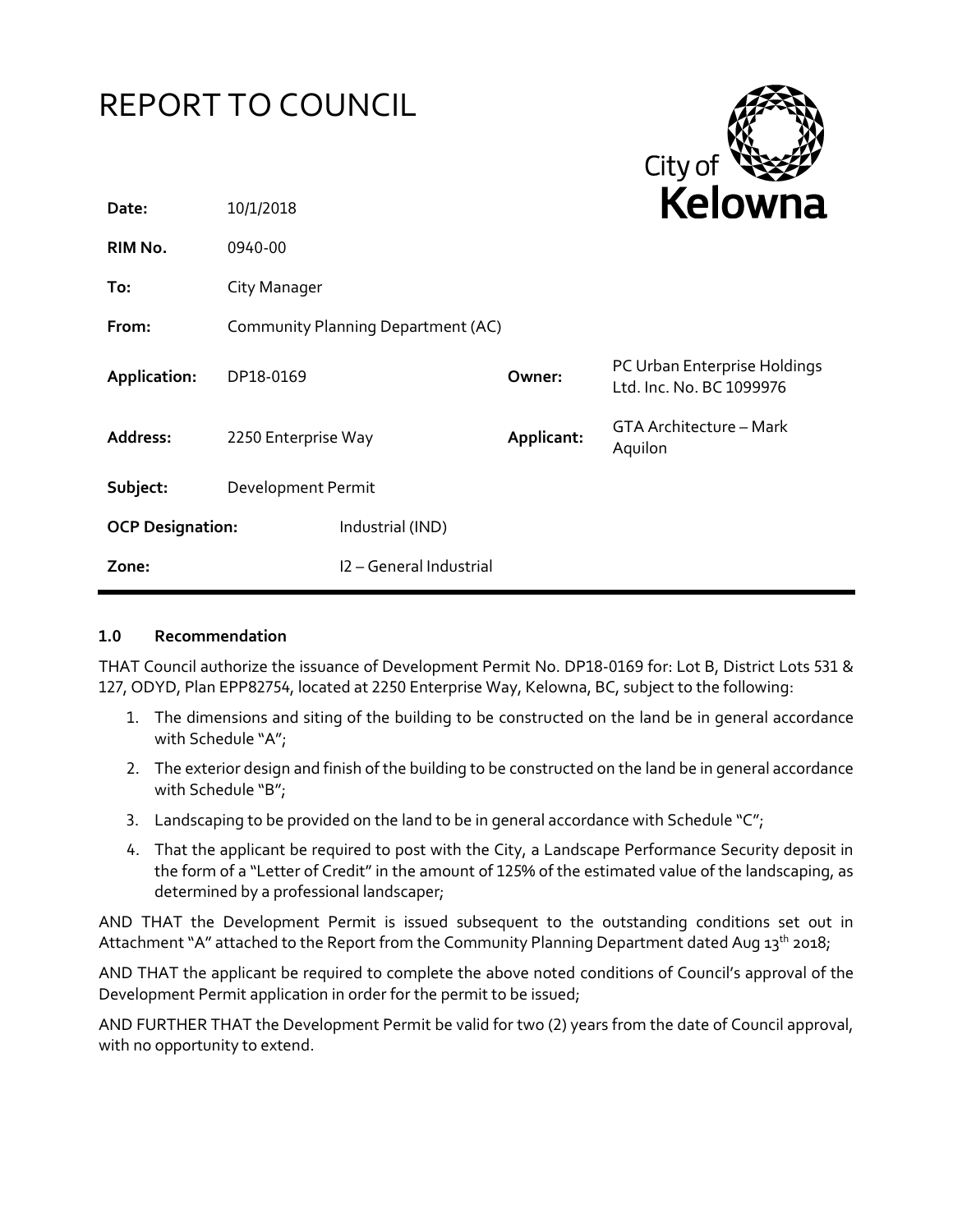# **2.0 Purpose**

To review the Form & Character Development Permit for a proposed car dealership.

# **3.0 Community Planning**

Staff are recommending support for the proposed Development Permit due to the proposal's consistency with the majority of the Official Community Plan's (OCP) urban design guidelines. Car dealerships, in general, struggle with some key design guidelines like 'hiding the parking in the rear' when the main business is showcasing vehicles to customers. As a result, there are some inconsistency with the guidelines due to the inherent nature of a car dealership. The applicant has met other key site planning characteristics such as: appropriate location for vehicular accesses and helping to visually mitigate the surface parking area with a double row of street trees along Enterprise Way. Staff are anticipating the applicant will comply with the City's new Sign Bylaw and that any signage would not impact the proposed tree planting or landscaping. The right-in and right-out vehicular restriction on Enterprise Way and vehicular access location on the east end of the property was critical for the City's Fire Department's support.

#### **4.0 Proposal**

#### 4.1 Project Description

The Kelowna Ford Lincoln dealership is currently located at 2540 Enterprise Way, in Kelowna, BC. The new dealership will feature the new corporate Ford building template. The site is approximately 2.5 acres. The proposed building contains 38,000 ft<sup>2</sup> of total floor area. The area to the North of the building is a potential expansion area but will be provisionally used as additional staff and inventory parking (used and new). The property will also undergo landscape improvements to help improve the form and character including a double row of tree plantings along Enterprise Way.

The internal functions and uses of the dealership are summarized in clearly defined modules, such as: the showroom, reception, workshop, parts service and minimal tire storage is part of the main floor. A small second floor is used for offices, a corporate board room and a staff lunch room with outdoor patio.

Outside, curtain wall glass is proposed as part of the main facade of the building. This, along with the curved white frame provides the visual framework for the showroom. With its clear, simple shape, this design element is used in all the principal elements of the dealership branding.

The landscape plan will complement the building and define the parking and inventory area. A vegetative buffer along the fence separating the automobile areas and we will reduce the massing of these areas and soften the visual impact.

# 4.2 Site Context

The subject property is located within the Midtown Urban Centre on a 21,911  $\mathsf{m}^2$  lot. The subject property is designated as Industrial (IND) in the OCP and the lot is within the Permanent Growth Boundary. Specifically, the adjacent land uses are as follows: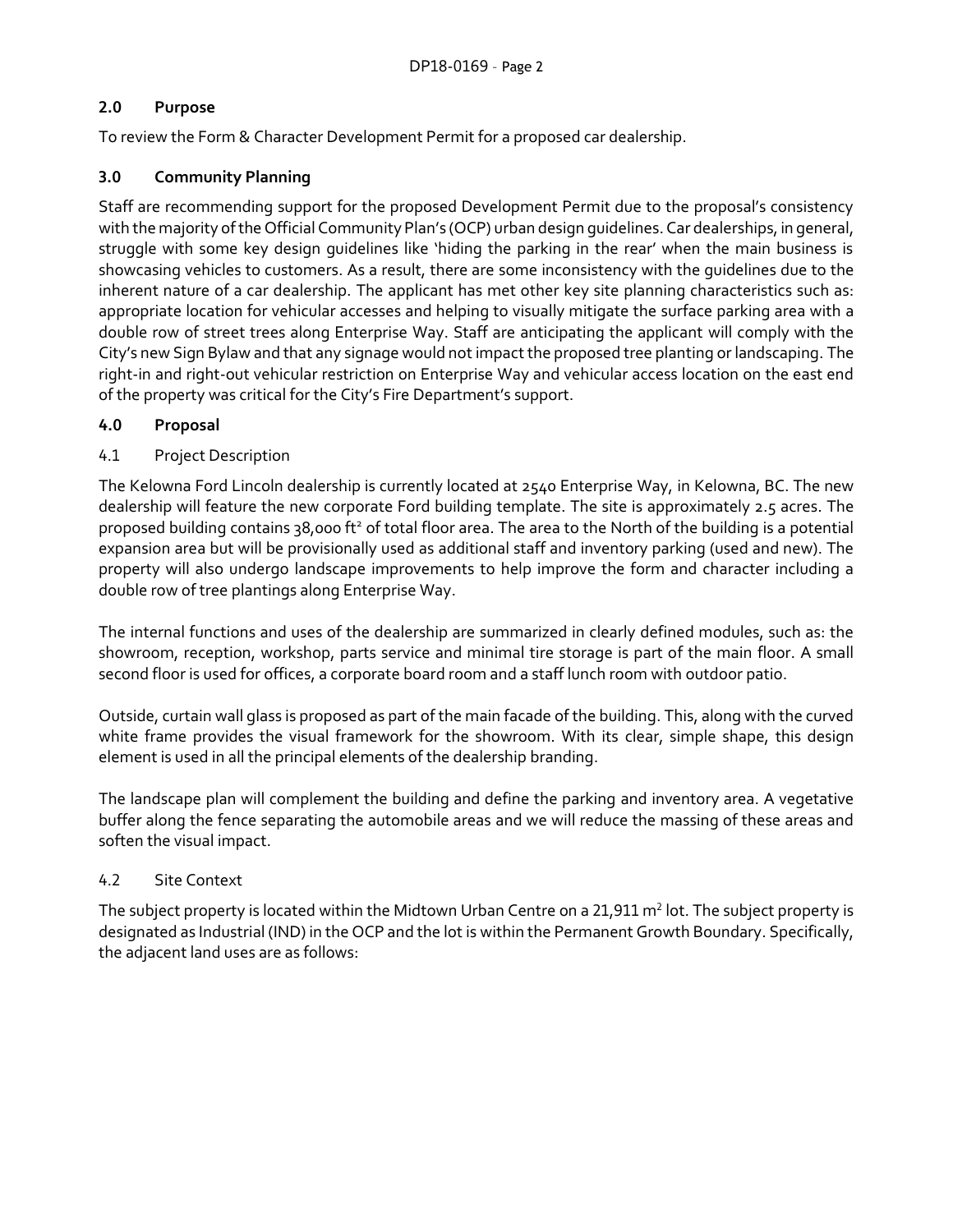| Orientation | Zoning                   | <b>Land Use</b>     |  |
|-------------|--------------------------|---------------------|--|
| North       | I2 - General Industrial  | Industrial          |  |
|             | I1-Business Industrial   |                     |  |
| East        | C10 - Service Commercial | Commercial          |  |
| South       | P4 – Utilities           | Fire Department     |  |
|             | C9 - Tourist Commercial  | Commercial          |  |
| West        | C10 - Service Commercial |                     |  |
|             | I2 - General Industrial  | Vacant / Industrial |  |
|             | I3 - Heavy Industrial    |                     |  |

# **Subject Property Map:** 2250 Enterprise Way

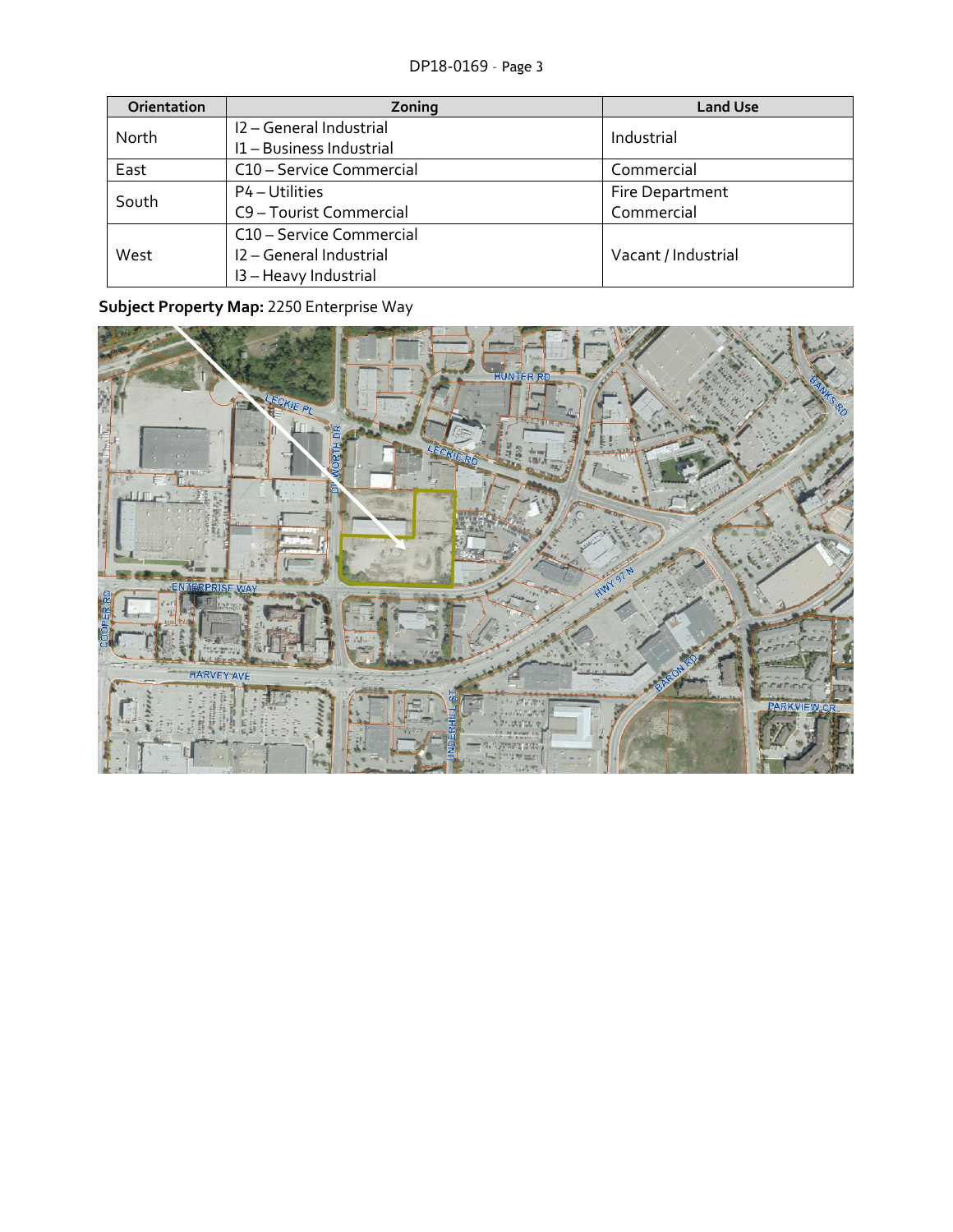#### 4.3 Zoning Analysis Table

| <b>Zoning Analysis Table</b>       |                                                                   |                                                      |
|------------------------------------|-------------------------------------------------------------------|------------------------------------------------------|
| <b>CRITERIA</b>                    | <b>I2 ZONE REQUIREMENTS</b>                                       | <b>PROPOSAL</b>                                      |
|                                    | <b>Development Regulations</b>                                    |                                                      |
| Height                             | 14.0 m                                                            | 9.8 m / 2 storeys                                    |
| Front Yard (Dilworth)              | 7.5 <sub>m</sub>                                                  | > 50.0 m                                             |
| Flanking Side Yard<br>(Enterprise) | 6.0 <sub>m</sub>                                                  | 18.7 m                                               |
| Side Yard (north)                  | 0.0 <sub>m</sub>                                                  | > 50.0 m                                             |
| Rear Setback (East)                | 0.0 <sub>m</sub>                                                  | 21.0 m                                               |
| Site coverage of buildings         | 60%                                                               | 15%                                                  |
| <b>FAR</b>                         | $1.5$ Max                                                         | 0.19                                                 |
| <b>Parking Regulations</b>         |                                                                   |                                                      |
| Minimum Parking<br>Requirements    | 86 stalls                                                         | >86 stalls                                           |
| Ratio of Parking Stalls            | Full size: 50% Min<br>Medium Size: 40% Max<br>Small Size: 10% Max | Full size: 80%<br>Medium Size: 20%<br>Small Size: 0% |
| Minimum Drive Aisle<br>Width       | 7.0 <sub>m</sub>                                                  | 7.0 <sub>m</sub>                                     |
| Minimum Bicycle Parking            | 13 (Class 2)                                                      | 13 (Class 2)                                         |
|                                    |                                                                   |                                                      |

# **5.0 Current Development Policies**

5.1 Kelowna Official Community Plan (OCP)

# **DEVELOPMENT PERMIT GUIDELINES**

Consideration has been given to the guidelines for Comprehensive Development Permit Areas as identified in Section 14.A. of the City of Kelowna Official Community Plan.

# OBJECTIVES

- Convey a strong sense of authenticity through urban design that is distinctive for Kelowna;
- Promote a high urban design standard and quality of construction for future development that is coordinated with existing structures;
- Integrate new development with existing site conditions and preserve the character amenities of the surrounding area;
- Promote interesting, pedestrian friendly streetscape design and pedestrian linkages;
- Provide for a scale and massing of commercial buildings that promotes a safe, enjoyable living, pedestrian, working, shopping and service experience;
- Incorporate architectural features and detailing of buildings and landscapes that define an area's character;
- Promote alternative transportation with enhanced streetscapes and multimodal linkages; and
- Highlight the significance of community institutional and heritage buildings;